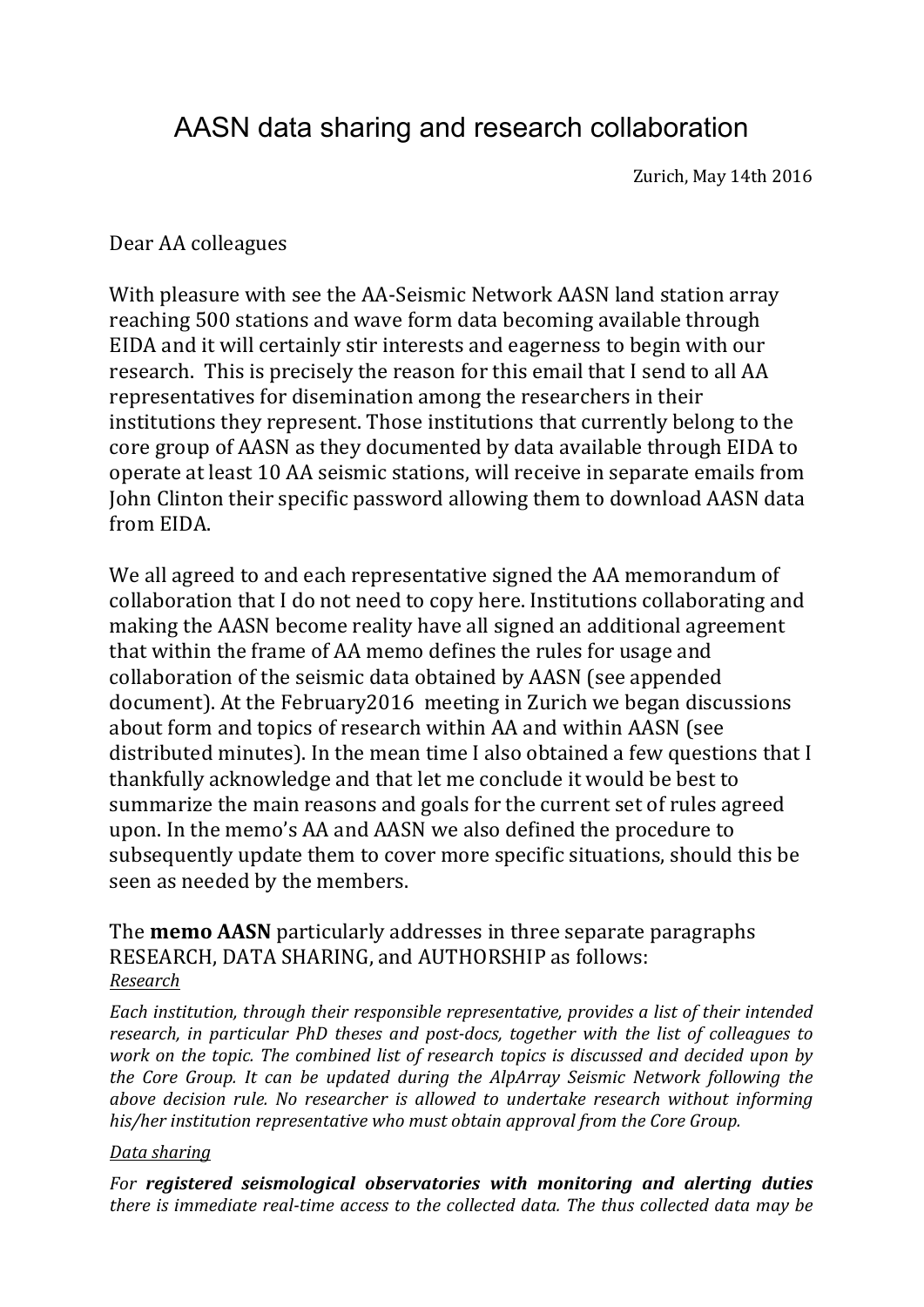*reported* on as picks in their catalogues. Waveforms may not be published. Additional *research beyond routine duties needs to be a priori approved by the Core Group as any other research (see above).* 

*Within AlpArray Seismic Network the collected data is available with password* **protection to registered members of institutions part of the Core Group** to carry out *research along the approved topics.* 

At *latest one year after operation of the AlpArray Seismic Network has ended (by decision of the Core Group)* the waveform data will be freely shared among the entire AlpArray *Working Group. Three years after operation of the AlpArray Seismic Network has ended (by decision of the Core Group)* the waveform data will be freely available to the public.

#### *Authorship*

*Publications* will include as authors the **active participants** (those who contributed substantially to the research) followed by "and the AlpArray Working Group" (see list on *website).* The **AlpArray Seismic Network Team** (full list maintained by the Core Group) will be fully listed in the acknowledgements of each publication.

While we more than welcome but hope for increased collaborative research among the AA member institutions, we are all fully aware that the interests of those investing their time and means into the AASN operation need to be preserved should the full data set really become available rather than just parts of it at different times. Therefore, let me begin with

## DATA SHARING.

At present (see third paragraph in AASN memo Data Sharing for timing) seismic data of the AASN is exclusively available to the researchers and PhD students presently being officially hired by one of the core group institution and research that includes seismic data handling of any kind may exclusively be executed at one of these institutions. Transfer of any kind of AASN data from one core group institution to any other place or researcher outside this institution is not allowed.

Among the core group members there exist two kind of institutions, seismological observatories with specific and predefined survey duties and all other research institutions. Seismological observatories may use the AASN data freely for their monitoring and alerting duty work as they did before AASN became operational. For any non-monitoring/alerting research, however, they must follow the same rules as all other research institutions. Data from permanent stations operated by Seismological Observatories listed or not listed in AASN obviously remains their own and may be available directly from the observatory as they decide. However, no data from any AASN station other than explicitely their own may be made available. Some observatories do not meet the requirement of 10 BB stations in AASN and they have no access through EIDA to the AASN data set. To improve the monitoring and alerting capabilities within their region of jurisdiction, on bilateral agreements they may obtain real time data from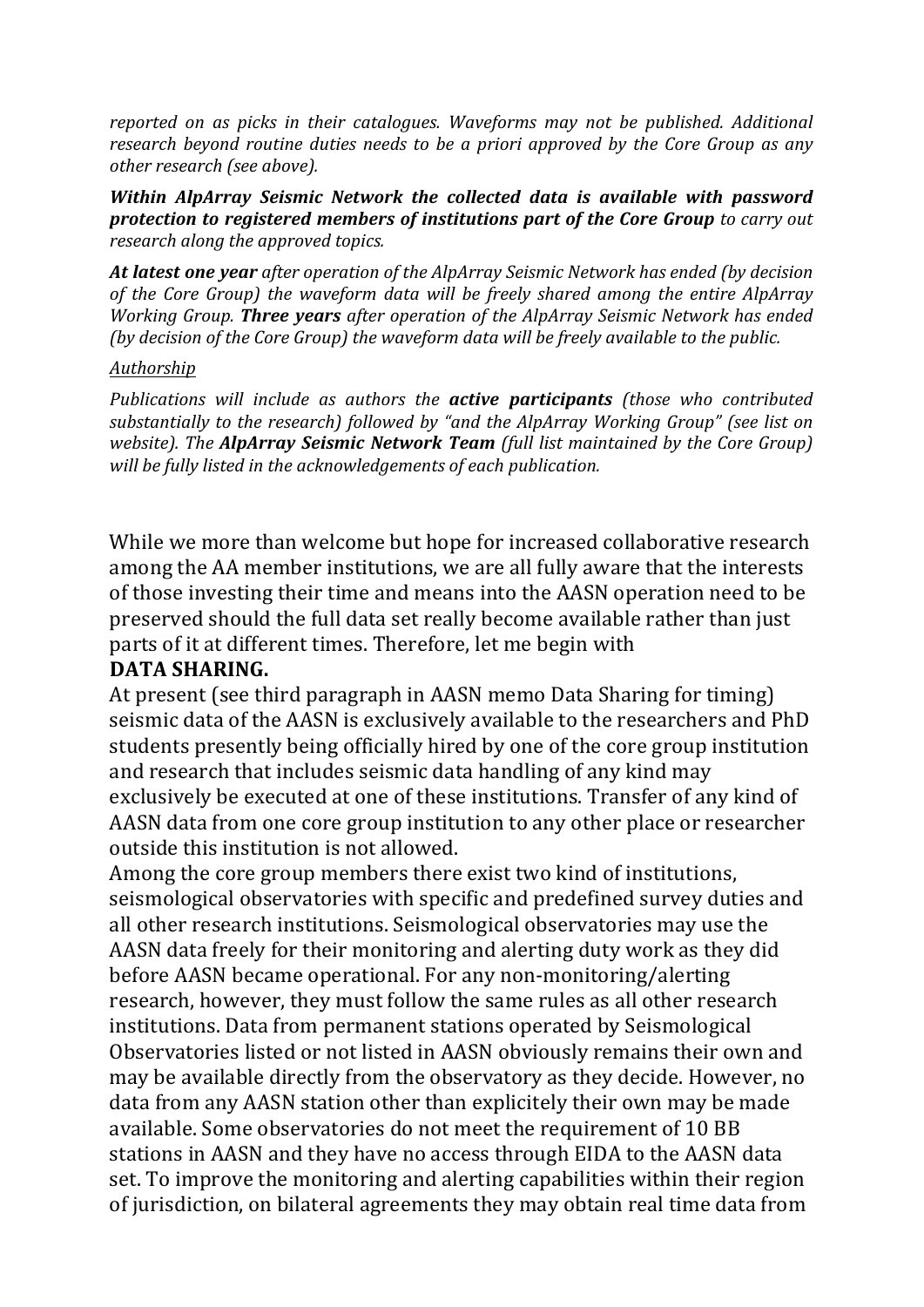AASN stations operated in their region. This data they will obtain directly from those institutions who operate these stations. The AASN core group and its coordinator must be informed about and approve those bilateral agreements for limited data transfer. Again, this data may exclusively be used for monitoring/altering duties and it may not be transfered further in any case.

An institution that documents to fullfill the requirements of data available on EIDA system from at least 10 operating AASN stations will automatically become member of the core group. Other institutions wanting to join the AASN core group must place a formal request with the AASN coordinator and core group who will procede along the memo AASN. No researcher from a non-core group institution is presently allowed to use the AASN data.

**RESEARCH** with the shared AASN data might be performed in various ways. In all cases, research has to be executed along the rules of AA and AASN memo respecting other groups (in particular PhD and postdoc projects) interests and only after having been listed in the institutions research list and formally accepted by the AASN core group. Each institutions representative compiles such research list containing  $name(s)$ of researchers (specifically listing PhDs and postdocs), topic, method, and envisioned time frame. The list may be updated over time and must then again be approved by the AASN core group.

Among researchers from institutions of AASN core group, research can be executed either

 $(1)$  separately by groups or single researchers from individual core group institutions and thus in scientific competition with other research from core group institutions or

(2) by newly formed collaborative groups of researchers from different AASN core group member institutions with common topical interests (each member keeps their individual rights to the data according to AASN rules).

In addition, (3) collaborative research with AASN data may also be performed between researchers from one or several institutions that are members of the AASN core group and researchers from other AA institutions. Any researcher no more or not an official member of an AASN core member institution is regarded and should regard her/himself as external and third party with currently no rights to the shared AASN data. Note that when researchers leave a member institution, while they may finish writing their papers and remain explicite co-author to the publication or presentation, they may not take with them parts or all of the shared data. Should they need again access to the data, they will either have to return to their previous host institution or ask a colleague remaining at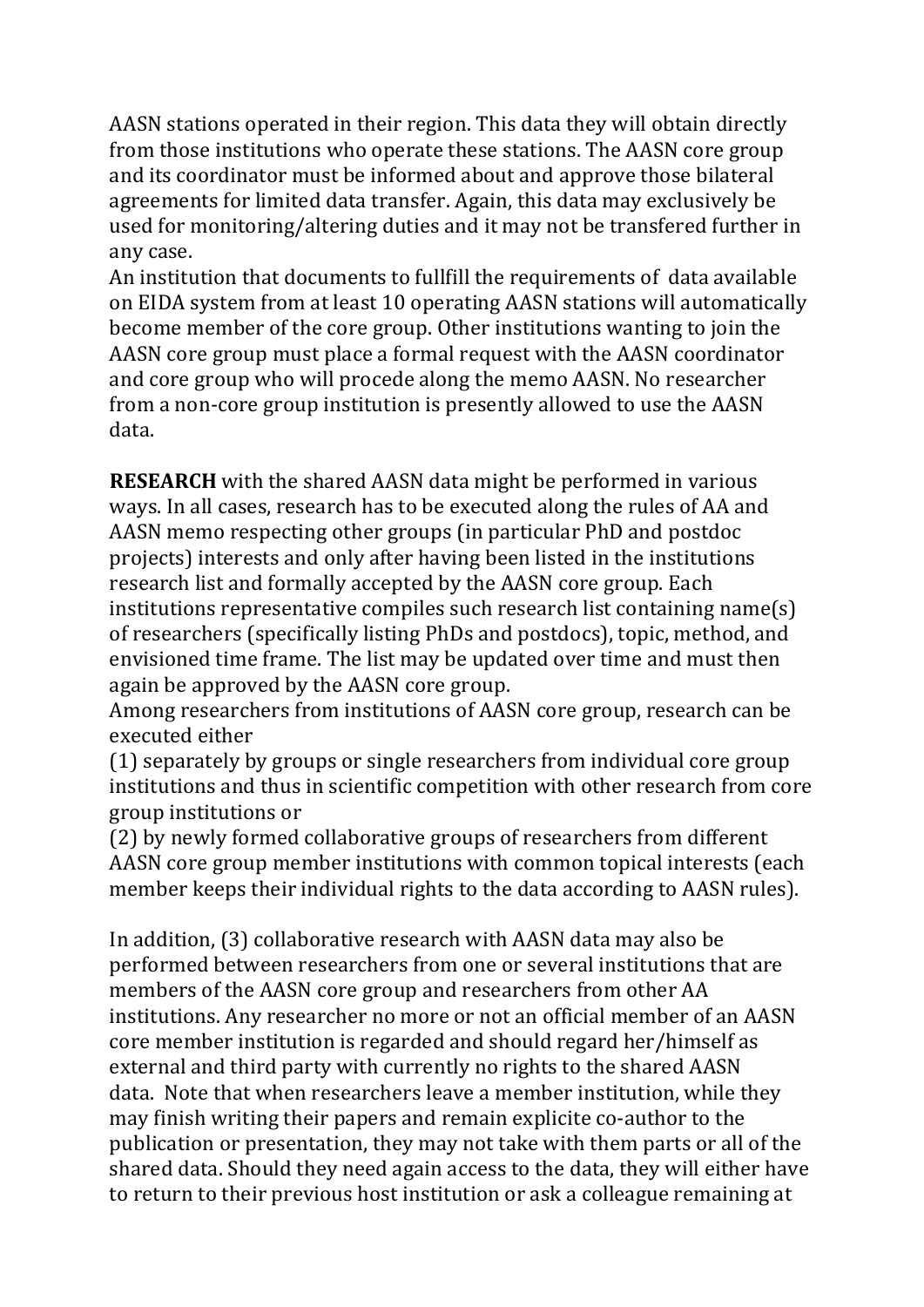the member institution to there do all the data handling part of the research.

From a AASN data handling point of view, there exist two significantly different kinds of research collaboration with a scientist not from an AASN core group institution. While the first option outlined below is well possible within the current and original rules, the second option is a possible extension proposed now for discussion and needs to be made legally possible by vote of the core group. Note that either kind of research collaboration with a scientist not from an AASN core group institution needs explicite acceptance by AASN core group of a specific proposal by the involved core group institution representative before work may begin. Further note that no research collaboration accepted by the AASN core group does change anything about the original data usage allowance. Researchers from AASN core group institutions may use the shared data along the rules outlined above, no other researchers should be given access to and are allowed to use the AASN data.

(3a) research collaboration without access to shared AASN data. *(Regularly, I collaborate with young researchers from abroad where I do not obtain and do not want to keep a copy of the data on any computer facility in* our institute. The researchers compile, select and keep their data on their *computer that they bring with them. I might provide software and help them* with processing and interpretation in various ways and we will jointly write and publish a paper but in the end, they take the data back with them. I find *this* type of collaboration often beneficial as it might actually provide the only *way for collaboration.*) In the case of AASN this would mean that all data handling parts of research are exclusively executed at the AASN core group member institution on one of their computers by one of their members. At no point and time should the shared data be copied to the external researchers computer. This would most likely also be the preferred option for a geodynamic modeller or a geologists from an AA institution to join collaborative research with researchers from core group institution(s) as they would be interested in interpretation of the seismic results but not take part in the seismic data processing and calculations.

A second possibility (3b) that may be foreseen is a research collaboration between a core group institution and an (external) AA scientist (collaborative research on AASN data with scientists outside AA are not possible) where the latter would be allowed limited access to a specified part of the shared AASN data to perform a very specific task only. It would mean that for their research, the AASN core group scientist(s) would prepare a specific data set (selected, resampled and preprocessed from original shared EASI data) that would then be used also by the external researcher for the specific purpose in close collaboration with his/her